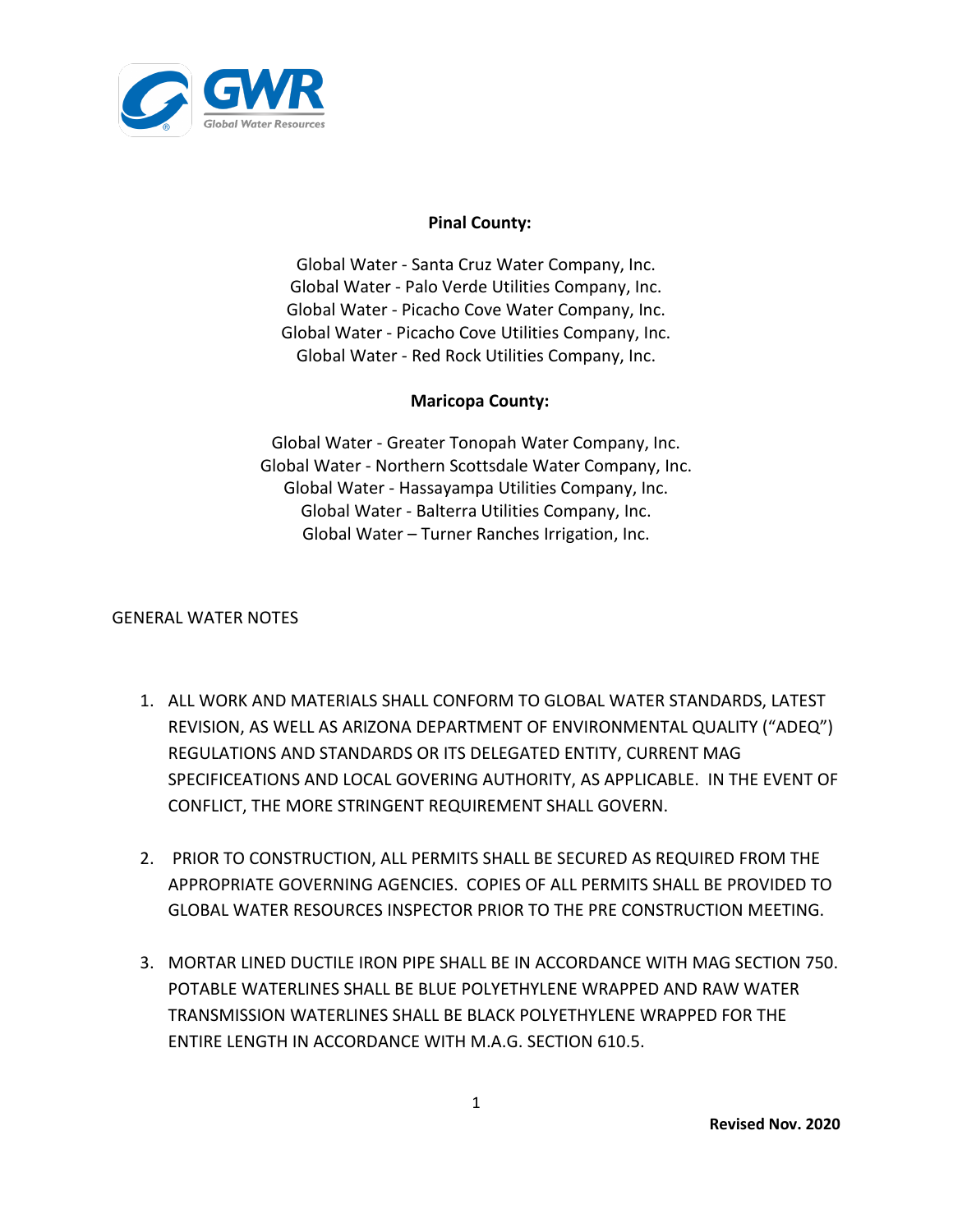

- 4. ALL WATERLINES SHALL HAVE A MIUNIMUM COVER OF 48 INCHES. ALL WATER SERVICES SHALL HAVE A MINIMUM COVER OF 30 INCHES
- 5. ALL VALVE BOXES SHALL BE ADUSUTED TO FINISHED GRADE IMMEDIATELY AFTER PLACING OF ASPHALT CONCRETE SURFACE. ALL VALVES IN PAVEMENT OR CONCRETE SHALL HAVE LOCKING LID COVERS. ANY VALVES LOCATED OUTSIDE OF THE PAVING SECTION WILL BE REQUIRED TO HAVE DEBRIS CAPS, INFACT CORP. MUD PLUS OR APPRVED EQUAL.
- 6. ALL WATER LINES MUST BE DISINFECTED PER ADEQ ENGINEERING BULLETIN # 8 OR AWWA C651-86. TESTING RESULTS ARE TO BE GIVEN, IN WRITING, TO GLOBAL WATER RESOURCES INSPECTOR.
- 7. ALL BENDS AND FITTINGS SHALL BE MECHANICAL JOINT IN ACCORDANCE WITH AWWA C111 AND M.A.G. SECTION 750.4. JOINT RESTRAINTS SHALL BE FIELD LOK 350 GASKET JOINT RESTRAINT OR EBBA SERIES 2000 PV MECHANICAL JOINT RESTRAINT FOR C900 AND C905 MEG-A-LUG OR EQUAL WITH LENGTHS IN ACCORDANCE WITH M.A.G. 303-1 & 2. CONCRETE TRHUST BLOCKS AS A SUBSTITUTE FOR RESTRAINED JOINTS IS NOT ACCEPTABLE.
- 8. ALL PIPES, FITTINGS, VALVES COATINGS, ETC. SHALL CONFORM TO NSF STANDARD 61.
- 9. CONTRACTOR SHALL INSTALL BLUE LOCATING TAPE ONE FOOT ABOVE TOP OF WATER MAINS PRIOR TO BACKFILL.
- 10. CONTRACTOR SHALL INSTALL BLUE LOCATING TRACER WIRE TAPED TO THE WRAPPER ON TOP OF WATER MAINS PRIOR TO BACKFILL.
- 11. ALL VALVES 8 TO 16 INCHES SHALL BE CLOW, MUELLER OR KENNEDY RESILIENT SEATED GATE VALVE IN ACCORDANCE WITH AWWA C509 AND MAG 630-3. VALVES LARGER THAN 16 INCHES SHALL BE BUTTERFLY TYPE IN ACCORDANCE WITH AWWA STANDARDS C504 LOCATED WITHIN AN OPERATING MANHOLE WITH A BYPASS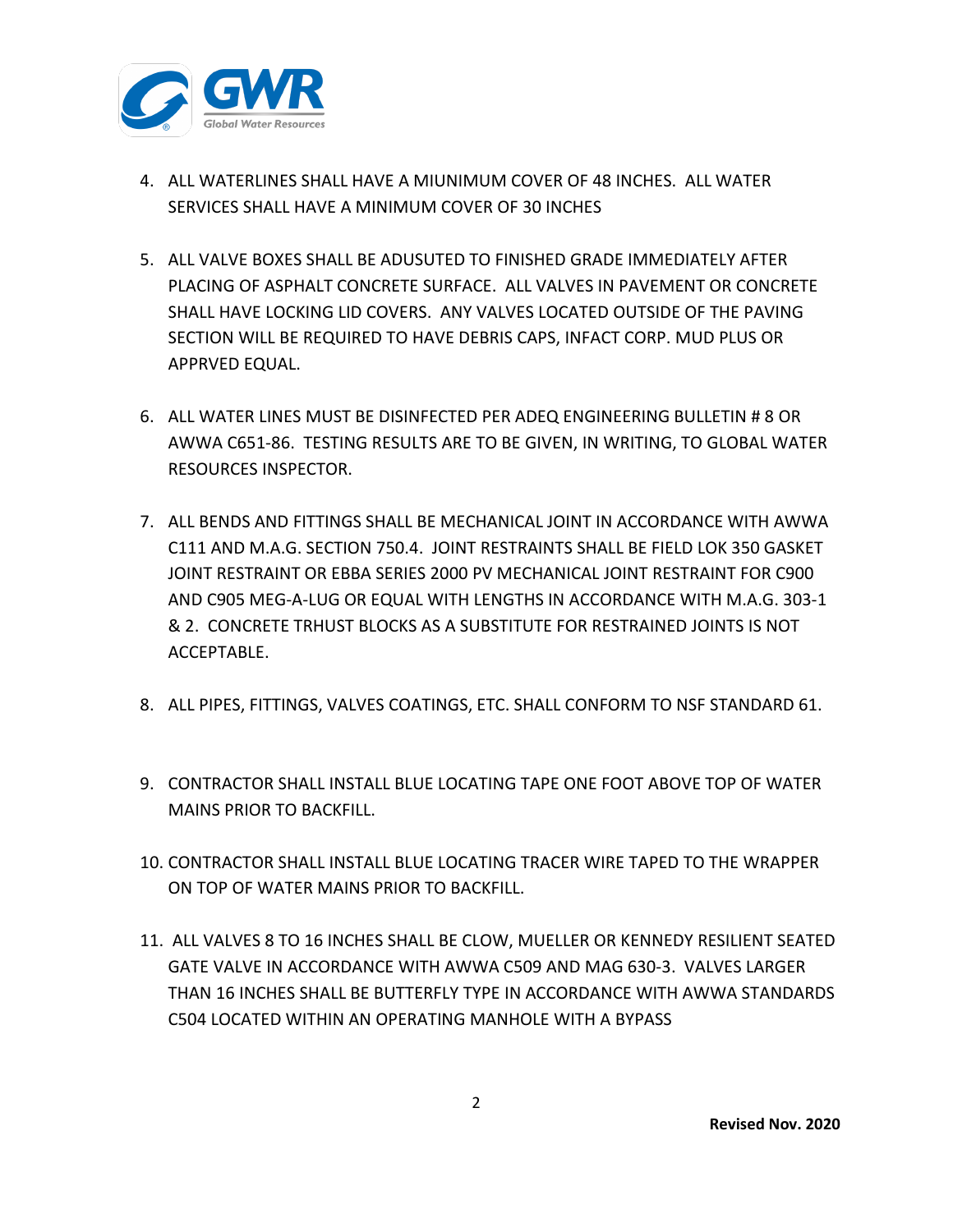

- 12. ALL FIRE HYDRANTS SHALL BE CLOW MEDALLION OR MUELLER IN SPECIFIC LOCATIONS WITH A MINIMUM 3.O FT BURY DEPTH, 5-1/4 INCH MAIN VALVE OPENING, ONE 4 ½ INCH NST PUMPER CONNECTION WHICH FACES THE CURB OR SIDEWALK, AND TWO 2-½ INCH NST HOSE CONNECTIONS. NO SUBSTITUTIONS WILL BE ALLOWED. ELEVATION AND LOCATION OF THE HYDRANT FLANGE SHALL CONFORM TO GOLBAL WATER STANDARD DETAIL 360-1 AND 360-2.
- 13. ALL SERVICE SADDLES SHALL BE MUELLER BR2B DOUBLE STRAPPED FOR DUCTILE IRON PIPE OR APPROVED EQUAL.
- 14. BACKFLOW PREVENTER FOR COMMERCIAL / IRRIGATION SIZES ¾" TO 2 ½" SHALL BE REDUCED PRESSURE ASSEMBLIES AND SHALL HAVE A CERTIFICATE OF APPROVAL ISSUED BY USC-FCCCHR IN ACCORDANCE WITH AAC R18-4-115. ALL ASSEMBLIES SHALL BE INSTALLED IN ACCORDANCE WITH GLOBAL WATER RESOURCES STANDARD DETAIL 351-1. A CERTIFIED TEST MUST BE SUBMITTED TO GLOBAL WATER RESOURCES MARICOPA OFFICE TO THE ATTENTION OF THE COMPLIANCE DEPARTMENT WITHIN 24 HOURS OF THE METER INSTALLATION. ACCEPTANCE OF THE WATER FACILITIES WILL NOT BE GRANTED PRIOR TO BACKFLOW PREVENTION APPROVAL. ALL COMMERCIAL / IRRIGATION BACKFLOW PREVENTERS SIZES ¾" TO 2 ½" SHALL HAVE A TAN QUALITY ENCLOSURE OR EQUAL, AND SIZED ACCORDINLY.
- 15. BACKFOLW PREVENTER FOR FIRELINES 3" 10" SHALL BE DOUBLE CHECK ASSEMBLIES AND SHALL HAVE A CERTIFICATE OF APPROVAL ISSUED BY USC-FCCCHR IN ACCORDANCE WITH AAC R18-4-115. ALL ASSEMBLIES SHALL BE INSTALLED IN ACCORDANCE WITH GLOBAL WATER RESOURCES STANDARD DETAIL 350-2. A CERTIFIED TEST MUST BE SUBMITTED TO GLOBAL WATER RESOURCES MARICOPA OFFICE TO THE ATTENTION OF THE COMPLIANCE DEPARTMENT WITHIN 24 HOURS OF THE METER INSTLLATION. ACCEPTANCE OF THE WATER FACILITIES WILL NOT BE GRANTED PRIOR TO BCKFLOW PREVENTION APPROVAL.
- 16. AIR RELEASE VALVES SHALL BE A.R.I. MODEL D-040 OR ABCO 140 C FOR WATERLINES UP TO 12 INCHES IN DIAMETER AND FOR LINES LARAGER THAN 12 INCHES ARI D060 OR ABCO 147 / 148 AND INSTALLED PER GLOBAL WATER DETAIL 388-1. ALL AIR RELEASE VALVES SHALL HAVE A TAN QUALITY ENCLOSURE OR EQUAL SIZED ACCORDINGLY.